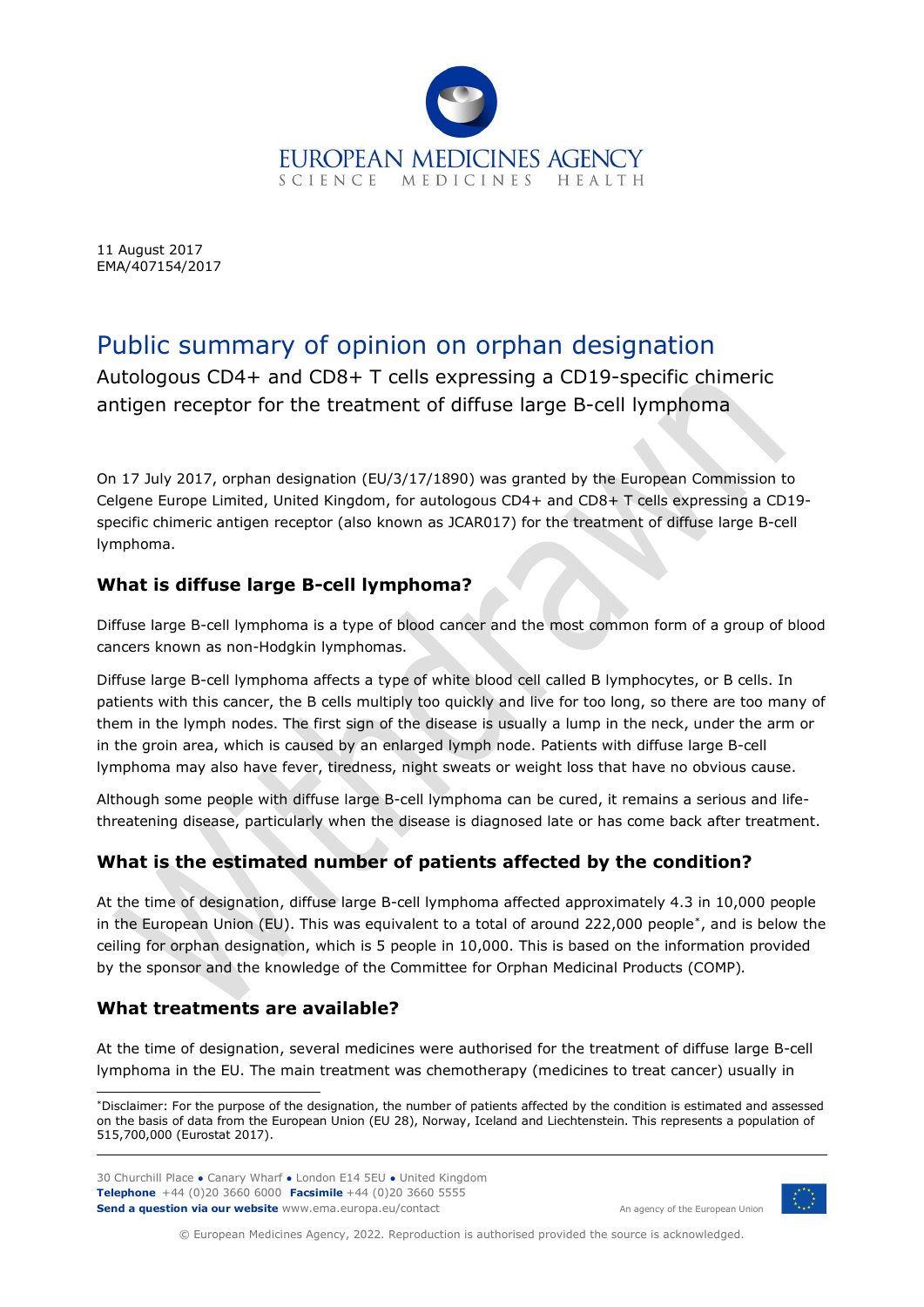combination with medicines called monoclonal antibodies and sometimes with radiotherapy (treatment with radiation). Autologous haematopoietic (blood) stem-cell transplantation was also used in patients at risk of the disease coming back after treatment. This is a procedure where the patient's bone marrow is replaced with the patient's own stem cells to form new bone marrow that produces healthy blood cells.

The sponsor has provided sufficient information to show that this medicine might be of significant benefit for patients with diffuse large B-cell lymphoma based on preliminary results showing that this medicine worked in patients who did not respond to previous treatments or whose disease came back after it. This assumption will need to be confirmed at the time of marketing authorisation, in order to maintain the orphan status.

#### **How is this medicine expected to work?**

The B cells in patients with diffuse large B-cell lymphoma produce a protein on their surface called CD19. To make this medicine, certain T cells (a different type of white blood cells that are part of the body's natural defences) called CD4+ and CD8+ are taken from the patient. The cells are then modified in the laboratory by a virus that carries a gene into the cells which allows them to target CD19. The modified T cells are grown to increase their numbers before being given back to the patient. Once the modified T cells are returned to the patient, they are expected to recognise CD19 on the cancerous B cells, allowing the T cells to target and kill them.

The virus used in this medicine ('lentivirus') is modified in order not to cause disease in humans.

## **What is the stage of development of this medicine?**

The effects of the medicine have been evaluated in experimental models.

At the time of submission of the application for orphan designation, clinical trials with the medicine in patients with diffuse large B-cell lymphoma were ongoing.

At the time of submission, the medicine was not authorised anywhere in the EU for diffuse large B-cell lymphoma. Orphan designation of the medicine had been granted in the United States for this condition.

In accordance with Regulation (EC) No 141/2000 of 16 December 1999, the COMP adopted a positive opinion on 15 June 2017 recommending the granting of this designation.

Opinions on orphan medicinal product designations are based on the following three criteria:

the seriousness of the condition:

 $\_$ 

- the existence of alternative methods of diagnosis, prevention or treatment;
- either the rarity of the condition (affecting not more than 5 in 10,000 people in the EU) or insufficient returns on investment.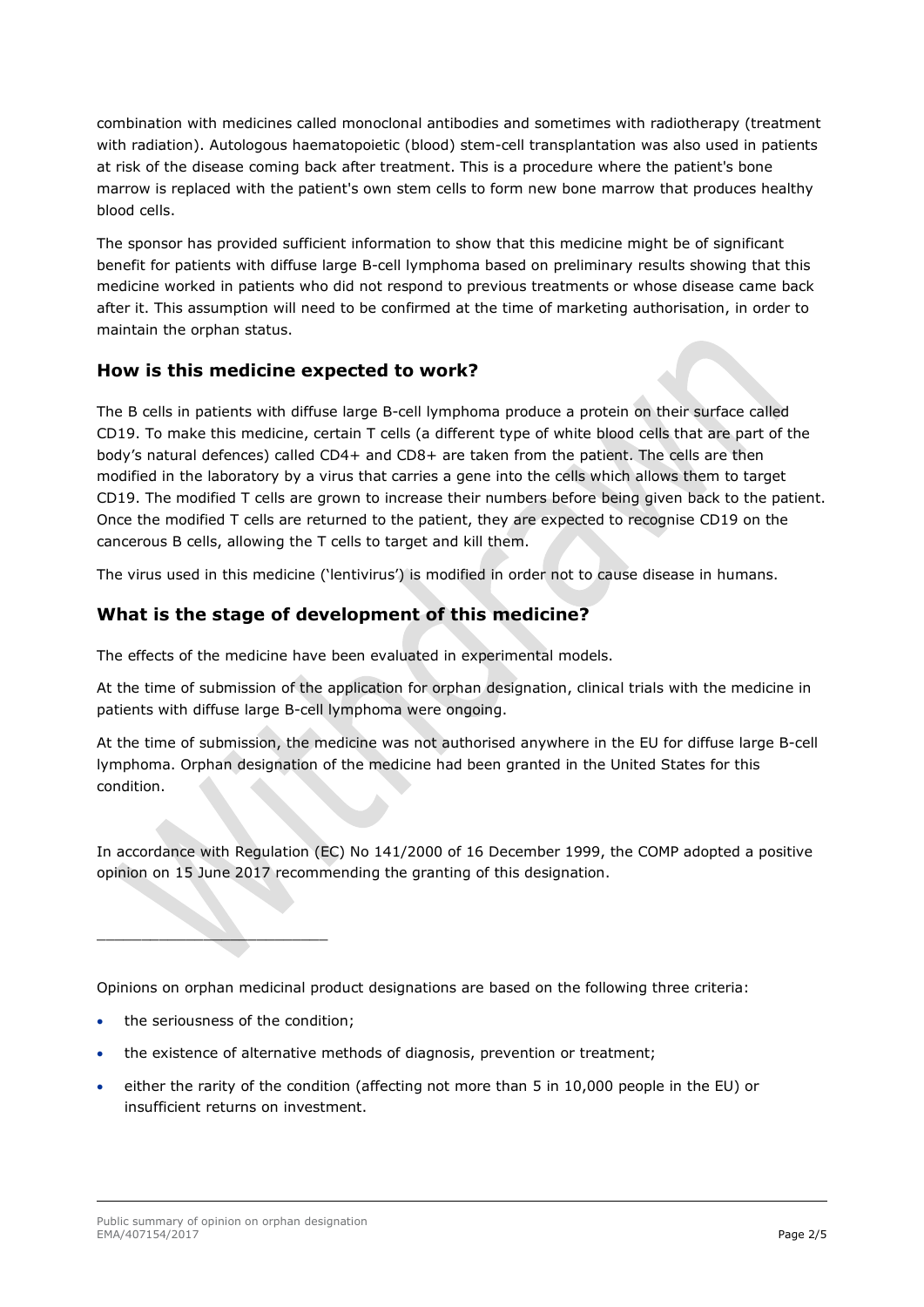Designated orphan medicinal products are products that are still under investigation and are considered for orphan designation on the basis of potential activity. An orphan designation is not a marketing authorisation. As a consequence, demonstration of quality, safety and efficacy is necessary before a product can be granted a marketing authorisation.

#### **For more information**

Sponsor's contact details:

Contact details of the current sponsor for this orphan designation can be found on EMA website, on the medicine's [rare disease designations page.](http://www.ema.europa.eu/ema/index.jsp?curl=pages/medicines/landing/orphan_search.jsp&mid=WC0b01ac058001d12b)

For contact details of patients' organisations whose activities are targeted at rare diseases see:

- [Orphanet,](http://www.orpha.net/consor/cgi-bin/index.php) a database containing information on rare diseases, which includes a directory of patients' organisations registered in Europe;
- [European Organisation for Rare Diseases \(EURORDIS\),](http://www.eurordis.org/content/rare-disease-patient-organisations) a non-governmental alliance of patient organisations and individuals active in the field of rare diseases.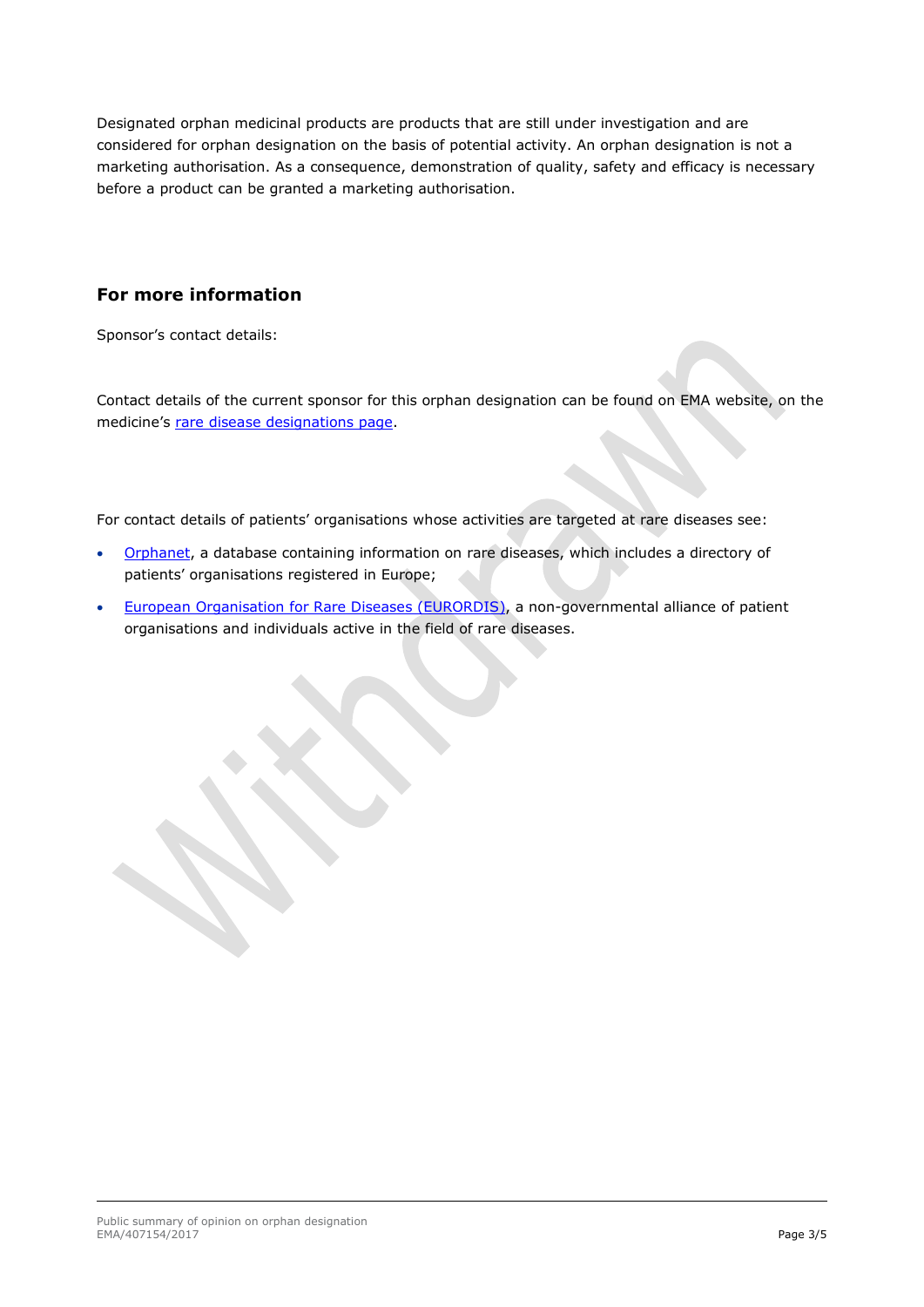## **Translations of the active ingredient and indication in all official EU languages[1](#page-3-0), Norwegian and Icelandic**

| <b>Language</b>  | <b>Active ingredient</b>                                                                                    | <b>Indication</b>                                                                |
|------------------|-------------------------------------------------------------------------------------------------------------|----------------------------------------------------------------------------------|
| English          | Autologous CD4+ and CD8+ T cells expressing<br>a CD19-specific chimeric antigen receptor                    | Treatment of diffuse large B-cell<br>lymphoma                                    |
| <b>Bulgarian</b> | Автоложни CD4+ и CD8+ Т-клетки,<br>експресиращи специфичен химерен CD19<br>антигенен рецептор               | Лечение на дифузен В-едроклетъчен<br>лимфом                                      |
| Croatian         | Autologne T stanice tipa CD4+ i CD8+ s<br>ekspresijom CD19 specifičnog kimeričnog<br>antigenskog receptora  | Liječenje difuznog limfoma velikih B-<br>stanica                                 |
| Czech            | Autologní CD4 a CD8 pozitivní T-lymfocyty<br>exprimující specifický chimérický antigenní<br>receptor CD19   | Léčba velkobuněčného difuzního B-<br>lymfomu                                     |
| Danish           | Autologe CD4+ og CD8+ T-celler, der<br>udtrykker CD19-specifik kimær<br>antigenreceptor                     | Behandling af diffust storcellet B-celle<br>lymfom                               |
| Dutch            | Autologe CD4+ en CD8+ T-cellen die een<br>CD19-specifieke chimere antigeenreceptor tot<br>expressie brengen | Behandeling van diffuus grootcellig B-<br>cel-lymfoom                            |
| Estonian         | Autoloogsed CD4+ CD8+ T-rakud, millel<br>avaldub CD19 kimäärne antigeeniretseptor                           | Diffuusse suure β-rakulise lümfoomi<br>ravi                                      |
| Finnish          | Autologiset CD4+ ja CD8+-T-solut, jotka<br>ilmentävät CD19:lle spesifistä kimeeristä<br>antigeenireseptoria | Diffuusin suurisoluisen B-<br>solulymfooman hoito                                |
| French           | Lymphocytes T CD4+ CD8+ autologues<br>exprimant le récepteur antigénique chimérique<br>(CAR) anti-CD19      | Traitement du lymphome diffus à<br>grandes cellules B                            |
| German           | Autologe CD4+ und CD8+ T-Zellen, die einen<br>CD19-spezifischen, chimären Antigen-Rezeptor<br>exprimieren   | Behandlung des diffusen großzelligen<br>B-Zell-Lymphoms                          |
| Greek            | Αυτόλογα CD4+ και CD8+ Τ-κύτταρα που<br>εκφράζουν εναν χιμαιρικό αντιγονικό υποδοχέα<br>εναντι του CD19     | Θεραπεία του διάχυτου<br>μεγαλοκυτταρικού λεμφώματος Β-<br>κυττάρου (DLBCL)      |
| Hungarian        | CD19 speciális kiméra antigén receptort<br>expresszáló autológ CD4+ és CD8+ T-sejtek.                       | Diffúz nagy B-sejtes lymphoma<br>kezelése                                        |
| Italian          | Cellule autologhe T CD4+ e CD8+che<br>esprimono il recettore chimerico specifico per<br>l'antigene CD19     | Terapia del Linfoma non-Hodgkin<br>diffuso a grandi cellule di tipo B<br>(DLBCL) |
| Latvian          | Autologas CD4+ un CD8+ T šūnas, kas<br>ekspresē CD19 specifiska himēriska antigēna<br>receptoru             | Difūzas lielo B šūnu limfomas ārstēšana                                          |
| Lithuanian       | Autologinės CD4+ ir CD8+ T ląstelės,<br>ekspresuojančios CD19-specifinį chimerinio<br>antigeno receptorių   | Difuzinės stambiųjų B ląstelių limfomos<br>gydymas                               |

<span id="page-3-0"></span><sup>1</sup> At the time of designation